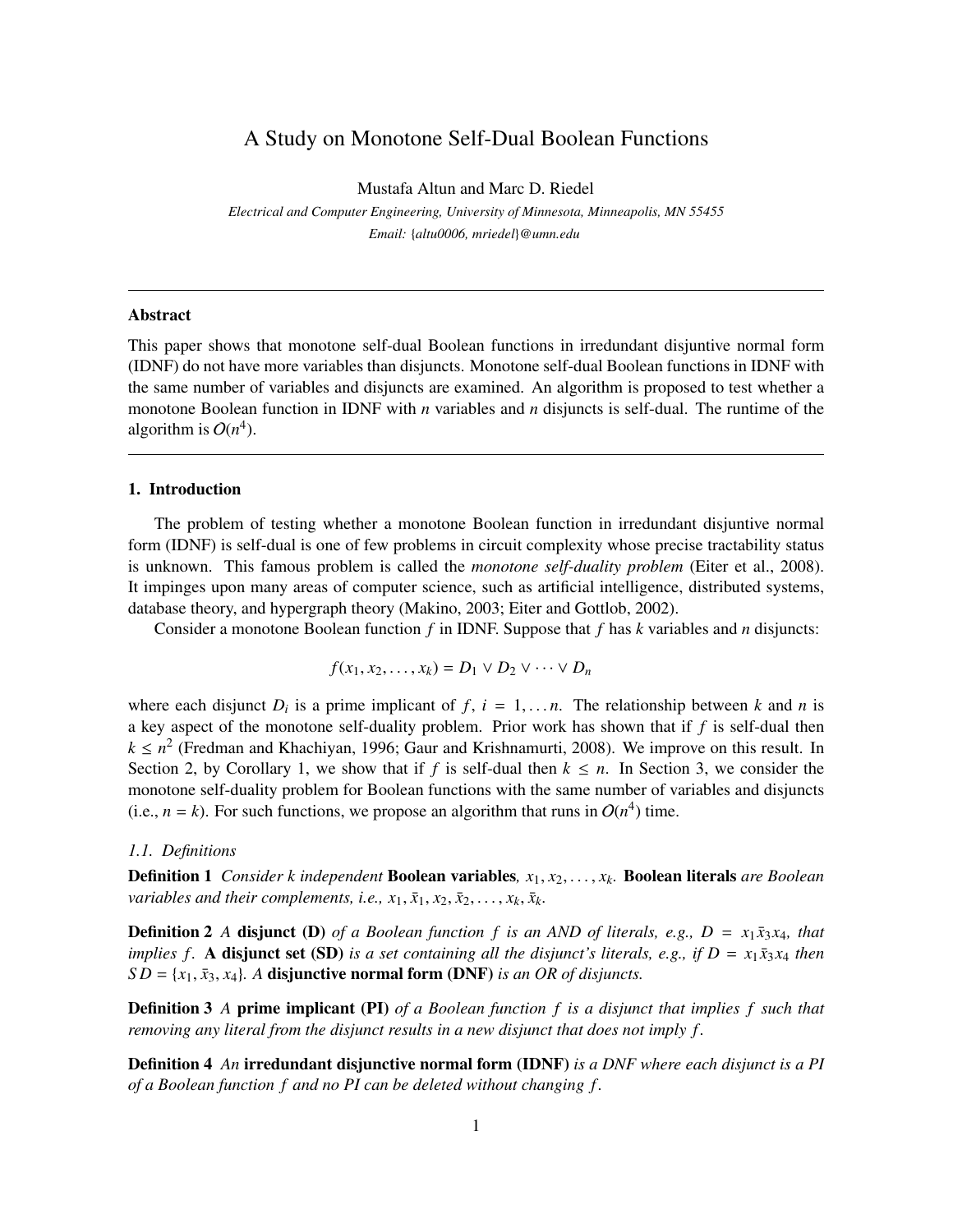**Definition 5** *Boolean functions f and g are* **dual pairs** *iff*  $f(x_1, x_2, ..., x_k) = g^D = \overline{g}(\overline{x}_1, \overline{x}_2, ..., \overline{x}_k)$ *. A Boolean function f is* **self-dual** *iff*  $f(x_1, x_2, \ldots, x_k) = f^D = \overline{f}(\overline{x}_1, \overline{x}_2, \ldots, \overline{x}_k)$ .

*Given an expression for a Boolean function in terms of AND, OR, NOT, 0, and 1, its dual can also be obtained by interchanging the AND and OR operations as well as interchanging the constants 0 and 1.* For example, if  $f(x_1, x_2, x_3) = x_1x_2 \vee \overline{x}_1x_3$  then  $f^D(x_1, x_2, x_3) = (x_1 \vee x_2)(\overline{x}_1 \vee x_3)$ . A trivial example is *that for f* = 1*, the dual is f*<sup> $D$ </sup> = 0*.* 

Definition 6 *A Boolean function f is* monotone *if it can be constructed using only the AND and OR operations (specifically, if it can constructed without the NOT operation).*

Definition 7 The Fano plane *is the smallest finite projective plane with seven points and seven lines such that and every pair of its lines intersect in one point.* A Boolean function that represents the Fano plane *is a monotone self-dual Boolean function with seven variables and seven disjuncts such that every pair of its disjuncts intersect in one variable. An example is*  $f = x_1 x_2 x_3 \vee x_1 x_4 x_5 \vee x_1 x_6 x_7 \vee x_1 x_6 x_7$  $x_2 x_4 x_6 \vee x_2 x_5 x_7 \vee x_3 x_4 x_7 \vee x_3 x_5 x_6$ .

## 2. Number of disjuncts versus number of variables

Our main contribution in this section is Theorem 1. It defines a necessary condition for monotone self-dual Boolean functions. For such functions, there exists a *matching* between its variables and disjuncts, i.e., every variable can be paired to a distinct disjunct that contains the variable. From this theorem we derive our two main results, presented as Corollary 1 and Corollary 2.

#### *2.1. Preliminaries*

We define the intersection property as follows. A Boolean function *f* satisfies the *intersection property* if every pair of its disjuncts has a non-empty intersection.

Lemma 1 *(Fredman and Khachiyan, 1996) Consider a monotone Boolean function f in IDNF. If f is self-dual then f satisfies the intersection property.*

**Proof of Lemma 1:** The proof is by contradiction. Consider a disjunct *D* of *f*. We assign 1's to the all variables of *D* and 0's to the other variables of *f*. This makes  $f = 1$ . If *f* does not satisfy the intersection property then there must be a disjunct of f having all assigned 0's. This makes  $f^D = 0$ , so  $f \neq f^D$ . This is a contradiction.

Lemma 2 *Consider a monotone Boolean function f in IDNF satisfying the intersection property. Suppose that we obtain a new Boolean function g by removing one or more disjuncts from f . There is an assignment of 0's and 1's to the variables of g such that every disjunct of g has both a 0 and a 1.*

**Proof of Lemma 2:** Consider one of the disjuncts that was removed from f. We focus on the variables of this disjunct that are also variables of *g*. Suppose that we assign 1's to all of these variables of *g* and 0's to all of the other variables of *g*. Since *f* is in IDNF, the assigned 1's do not make  $g = 1$ . Therefore  $g = 0$ ; every disjunct of *g* has at least one assigned 0. Since *f* satisfies the intersection property, every disjunct of *g* has at least one assigned 1. As a result, every disjunct of *g* has both a 0 and a 1.  $\Box$ 

We define a **matching** between a variable x and a disjunct D as follows. There is a matching between *x* and *D* iff *x* is a variable of *D*. For example, if  $D = x_1 x_2$  then there is a matching between  $x_1$ and *D* as well as *x*<sup>2</sup> and *D*.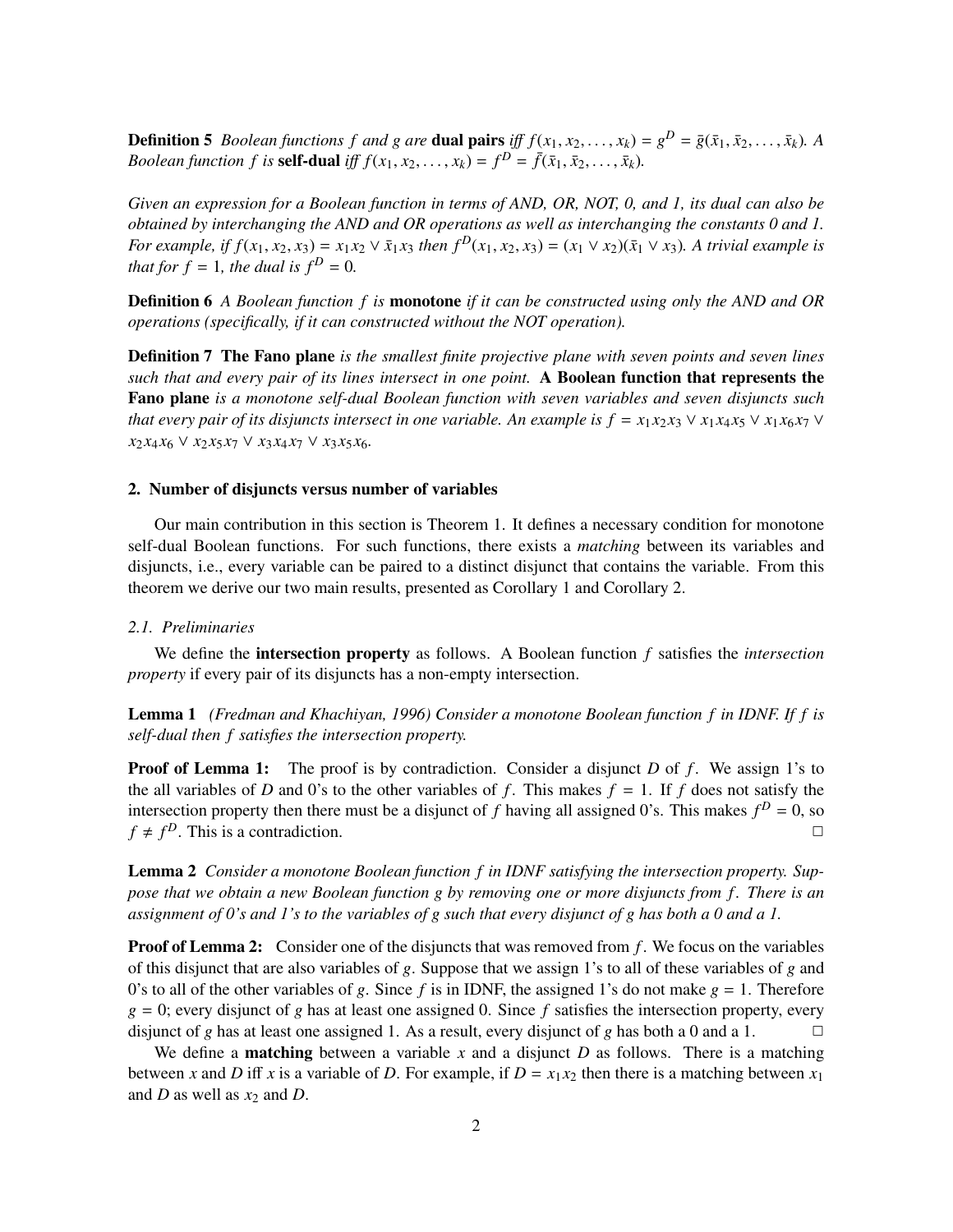Lemma 3 *Consider a monotone Boolean function f in IDNF satisfying the intersection property. Suppose that f has k variables and n disjuncts. If each of the b variables of f can be matched with a distinct disjunct of f where b* < *k and b* < *n, and all other unmatched disjuncts of f do not have any of the matched variables, then f is not self-dual.*

**Proof of Lemma 3:** Lemma 3 is illustrated in Table 1. Note that a variable  $x_i$  is matched with a disjunct  $D_i$  for every  $i = 1, \ldots, b$ . To prove that f is not self-dual, we assign 0's and 1's to the variables of *f* such that every disjunct of *f* has both 0 and 1. This results in  $f = 0$  and  $f^D = 1$ ;  $f \neq f^D$ . We first assign 0's and 1's to the variables of  $D_{b+1} \vee ... \vee D_n$  to make each disjunct of  $D_{b+1} \vee ... \vee D_n$  have both a 0 and a 1. Lemma 2 allows us to do so. Note that none of the variables  $x_1, \ldots, x_b$  has an assignment yet. Since f satisfies the intersection property, each disjunct of  $D_1 \vee \ldots \vee D_b$  should have at least one previously assigned 0 or 1. If a disjunct of  $D_1 \vee ... \vee D_b$  has a previously assigned 1 then we assign 0 to its matched (circled) variable; if a disjunct of  $D_1 \vee ... \vee D_b$  has a previously assigned 0 then we assign 1 to its matched (circled) variable. As a result, every disjunct of *f* has both a 0 and a 1; therefore *f* is not self-dual.



Table 1: An illustration of Lemma 3.

 $\Box$ 

**Lemma 4** *(Fredman and Khachiyan, 1996) Boolean functions f and g are dual pairs iff a Boolean function af*  $\vee$  *bg*  $\vee$  *ab is self-dual where a and b are Boolean variables.* 

**Proof of Lemma 4:** From the definition of duality, if  $af \vee bg \vee ab$  is self-dual then  $(af \vee bg \vee$  $ab)_{a=1, b=0} = f$  and  $(af \vee bg \vee ab)_{a=0, b=1} = g$  are dual pairs. From the definition of duality, if *f* and *g* are dual pairs then  $(af \lor bg \lor ab)^D = (a^D \lor f^D)(b^D \lor g^D)(a^D \lor b^D) = (a \lor g)(b \lor f)(a \lor b) = (af \lor bg \lor ab)$ .  $\Box$ 

### *2.2. The Theorem*

Theorem 1 *Consider a monotone Boolean function f in IDNF. If f is self-dual then each variable of f can be matched with a distinct disjunct.*

Before proving the theorem we elucidate it with examples.

Example 1 *Consider a monotone self-dual Boolean function in IDNF*

$$
f = x_1 x_2 \vee x_1 x_3 \vee x_2 x_3.
$$

*The function has three variables*  $x_1$ *,*  $x_2$ *, and*  $x_3$ *, and three disjuncts*  $D_1 = x_1x_2$ *,*  $D_2 = x_1x_3$ *, and*  $D_3 = x_2 x_3$ . As shown in Table 2, every variable is matched with a distinct disjunct; the circled  $x_1, x_2$ , *and x*<sup>3</sup> *are matched with D*1*, D*3*, and D*2*, respectively. We see that the theorem holds for this example. Note that the required matching – each variable to a distinct disjunct – might not be unique. For this example, another possibility is having x*1*, x*2*, and x*<sup>3</sup> *matched with D*2*, D*1*, and D*3*, respectively.*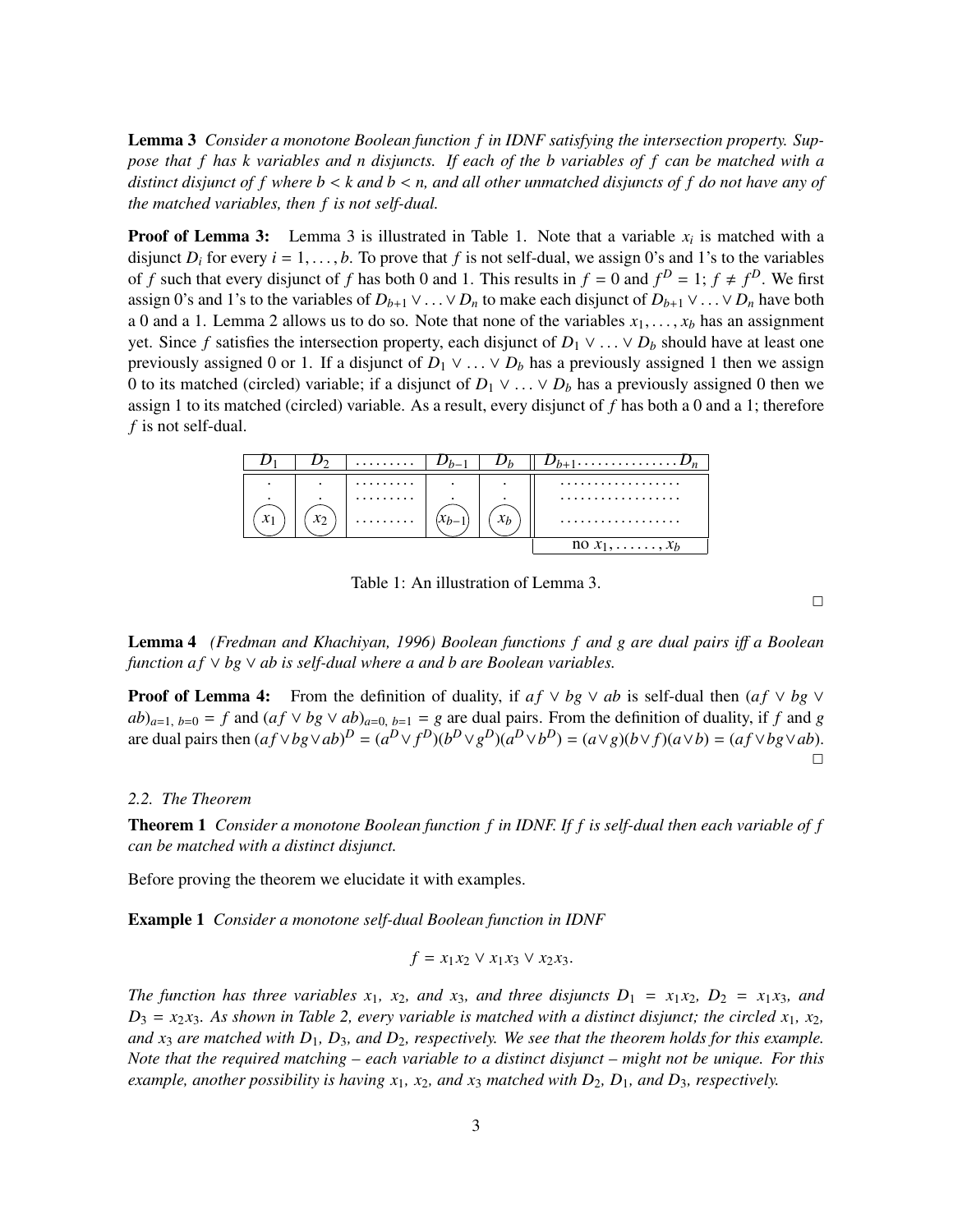Table 2: An example to illustrate Theorem 1.

Example 2 *Consider a monotone self-dual Boolean function in IDNF*

*f* =  $x_1 x_2 x_3 \vee x_1 x_3 x_4 \vee x_1 x_5 x_6 \vee x_2 x_3 x_6 \vee x_2 x_4 x_5 \vee x_3 x_4 x_6 \vee x_3 x_5.$ 

*The function has six variables*  $x_1$ *,*  $x_2$ *,*  $x_3$ *,*  $x_4$ *,*  $x_5$ *, and*  $x_6$ *, and seven disjuncts*  $D_1 = x_1x_2x_3$ *,*  $D_2 = x_1x_3x_4$ *,*  $D_3 = x_1x_5x_6$ ,  $D_4 = x_2x_3x_6$ ,  $D_5 = x_2x_4x_5$ ,  $D_6 = x_3x_4x_6$ , and  $D_7 = x_3x_5$ . As shown in Table 3, every *variable is matched with a distinct disjunct; the circled*  $x_1$ *,*  $x_2$ *,*  $x_3$ *,*  $x_4$ *,*  $x_5$ *, and*  $x_6$  *are matched with*  $D_1$ *, D*4*, D*2*, D*5*, D*3*, and D*6*, respectively. We see that the theorem holds for this example.*

|               | $D_4$              | $D_2$           | $D_5$           | $D_3$           |                 |       |
|---------------|--------------------|-----------------|-----------------|-----------------|-----------------|-------|
| $\mathcal{X}$ | $x_3$              | $\mathcal{X}_1$ | $\mathcal{X}$   | $\mathcal{X}_1$ | $\chi_3$        |       |
| $x_3$         |                    | $x_4$           | $x_5$           |                 | $x_4$           | $x_3$ |
|               | $\widehat{\kappa}$ | $\widehat{x_3}$ | $\widehat{x_4}$ | $\lambda$       | $\widehat{x_6}$ | $x_5$ |

Table 3: An example to illustrate Theorem 1.

**Proof of Theorem 1:** The proof is by contradiction. We suppose that at most *a* variables of *f* can be matched with distinct disjuncts, where  $a < k$ . We consider two cases,  $n = a$  and  $n > a$  where *n* is the number of disjuncts of *f* . For both cases, we find an assignment of 0's and 1's to the variables of *f* such that every disjunct of *f* has both a 0 and a 1. This results in a contradiction since such an assignment makes  $f = 0$  and  $f^D = 1$ ;  $f \neq f^D$ .

# **Case 1:**  $n = a$ .

This case is illustrated in Table 4. To make every disjunct of *f* have both a 0 and a 1, we first assign 0 to  $x_1$  and 1 to  $x_{a+1}$ . Then we assign a 0 or a 1 to each of the variables  $x_2, \ldots, x_a$  step by step. In each step, if a disjunct has a previously assigned 1 then we assign 0 to its matched (circled) variable; if a disjunct has a previously assigned 0 then we assign 1 to its matched (circled) variable. After these steps, if every disjunct of  $f$  has both a 0 and a 1 then we have proved that  $f$  is not self-dual. If there remain disjuncts, these disjuncts should not have any previously assigned variables. Lemma 3 identifies this condition and it tells us that  $f$  is not self-dual. This is a contradiction.



Table 4: An illustration of Case 1.

### Case 2:  $n > a$

This case is illustrated in Table 5. We show that *f* always satisfies the condition in Lemma 3; accordingly *f* is not self-dual.

As shown in Table 5, the expression  $D_{a+1} \vee ... \vee D_n$  does not have the variable  $x_1$  or the variable  $x_{a+1}$ . If it had then at least  $a + 1$  variables would be matched; this would go against our assumption.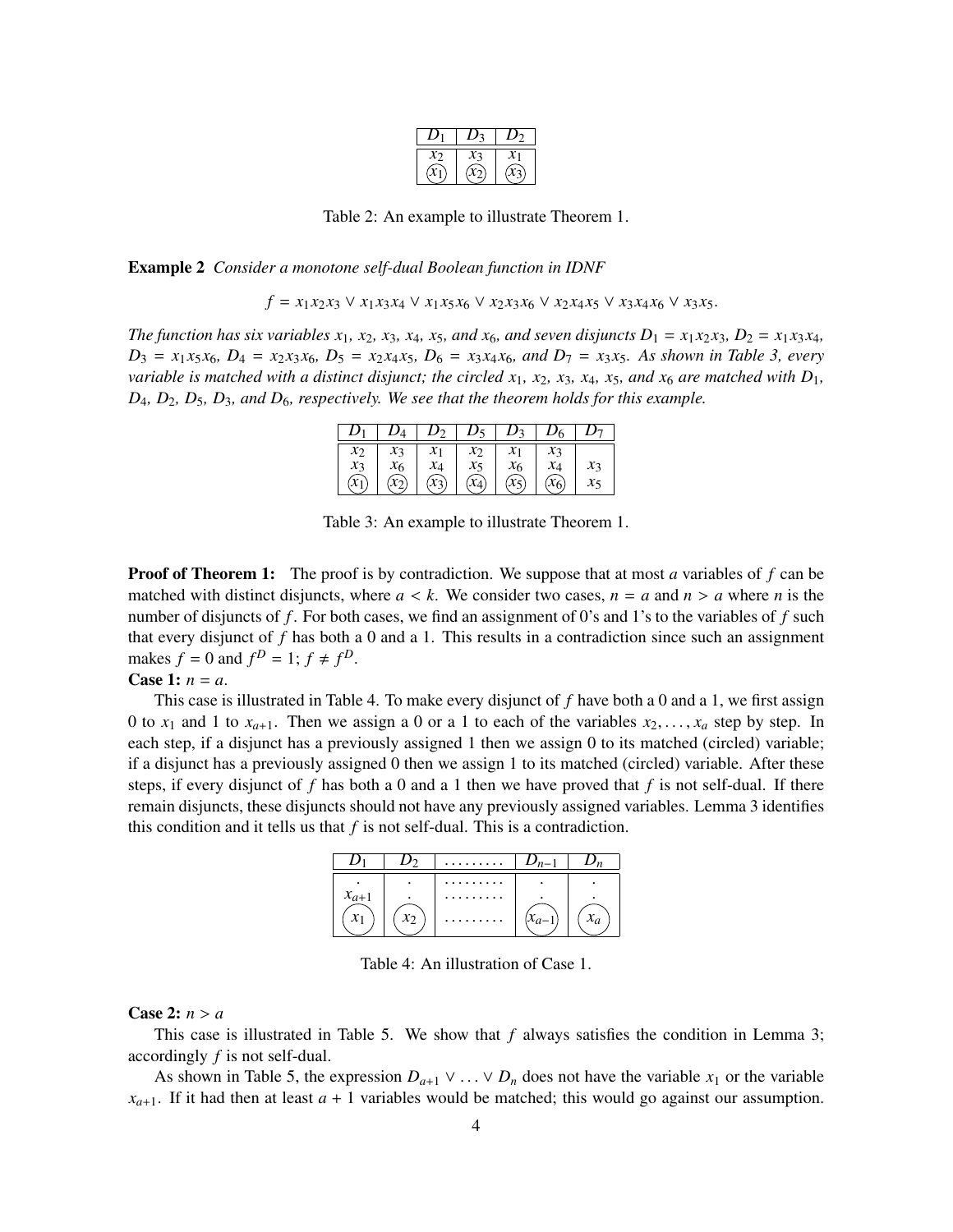For example, if  $D_{a+1} \vee ... \vee D_n$  has  $x_1$  then  $x_1$  would be matched with a disjunct from  $D_{a+1} \vee ... \vee D_n$ and  $x_{a+1}$  would be matched with  $D_1$ . So  $a + 1$  variables would be matched with distinct disjuncts.

|           |       | . |                     |                       |
|-----------|-------|---|---------------------|-----------------------|
| $\bullet$ | ٠     | . | $\hat{\phantom{a}}$ | .                     |
| $x_{a+1}$ |       | . |                     | .                     |
|           | $x_2$ | . | $x_a$               | .                     |
|           |       |   |                     | no $x_1$ no $x_{a+1}$ |

Table 5: An illustration of Case 2.

If  $D_{a+1} \vee \ldots \vee D_n$  does not have any of the variables  $x_2, \ldots, x_a$  then *f* satisfies the condition in Lemma 3; *f* is not self-dual. If it does then the number of disjuncts not having  $x_1$  or  $x_{a+1}$  increases. This is illustrated in Table 6. Suppose that  $D_{a+1} \vee \ldots \vee D_n$  has variables  $x_j, \ldots, x_{a-1}$  where  $j \ge 2$ . As shown in the table,  $D_j \vee \ldots \vee D_n$  does not have  $x_1$  or  $x_{a+1}$ . If it had then at least  $a + 1$  variables would be matched; this would go against our assumption. For example, if  $D_j$  had  $x_{a+1}$  then  $x_{a+1}$  would be matched with *D<sub>j</sub>* and *x<sub>j</sub>* would be matched with a disjunct from  $D_{a+1} \vee \ldots \vee D_n$ . So  $a + 1$  variables would be matched with distinct disjuncts.



Table 6: An illustration of Case 2.

If  $D_j \vee ... \vee D_n$  does not have any of the variables  $x_2,..., x_{j-1}$  then *f* satisfies Lemma 3; *f* is not self-dual. If it does have any of these variables then the number of disjuncts not having  $x_1$  or  $x_{a+1}$ increases.

As a result the number of disjuncts not having  $x_1$  or  $x_{a+1}$  increases unless the condition in Lemma 3 is satisfied. Since there must be disjuncts having  $x_1$  or  $x_{a+1}$ , this increase should eventually stop. When it stops, the condition in Lemma 3 will be satisfied. As a result, *f* is not self-dual. This is a contradiction.  $\Box$ 

Corollary 1 *Consider a monotone Boolean function f in IDNF. Suppose that f has k variables and n disjuncts. If f is self-dual then*  $k \leq n$ .

**Proof of Corollary 1:** We know that if f is self-dual then f should satisfy the matching defined in Theorem 1. This matching requires that *f* does not have more variables than disjuncts, so  $k \leq n$ .

Corollary 2 *Consider monotone Boolean functions f and g in IDNF. Suppose that f has k variables and n disjuncts and g has k variables and m disjuncts. If f and g are dual pairs then*  $k \leq n + m - 1$ *.* 

#### Proof of Corollary 2:

From Lemma 4 we know that the Boolean functions  $f$  and  $g$  are dual pairs iff a Boolean function  $af \vee bg \vee ab$  is self-dual where *a* and *b* are Boolean variables. If neither *a* nor *b* is a variable of *f* (or of *g*) then  $af \vee bg \vee ab$  has  $n + m + 1$  disjuncts and  $k + 2$  variables. From Corollary 1, we know that  $k + 2 \le n + m + 1$ , so  $k \le n + m - 1$ .  $k + 2 \le n + m + 1$ , so  $k \le n + m - 1$ .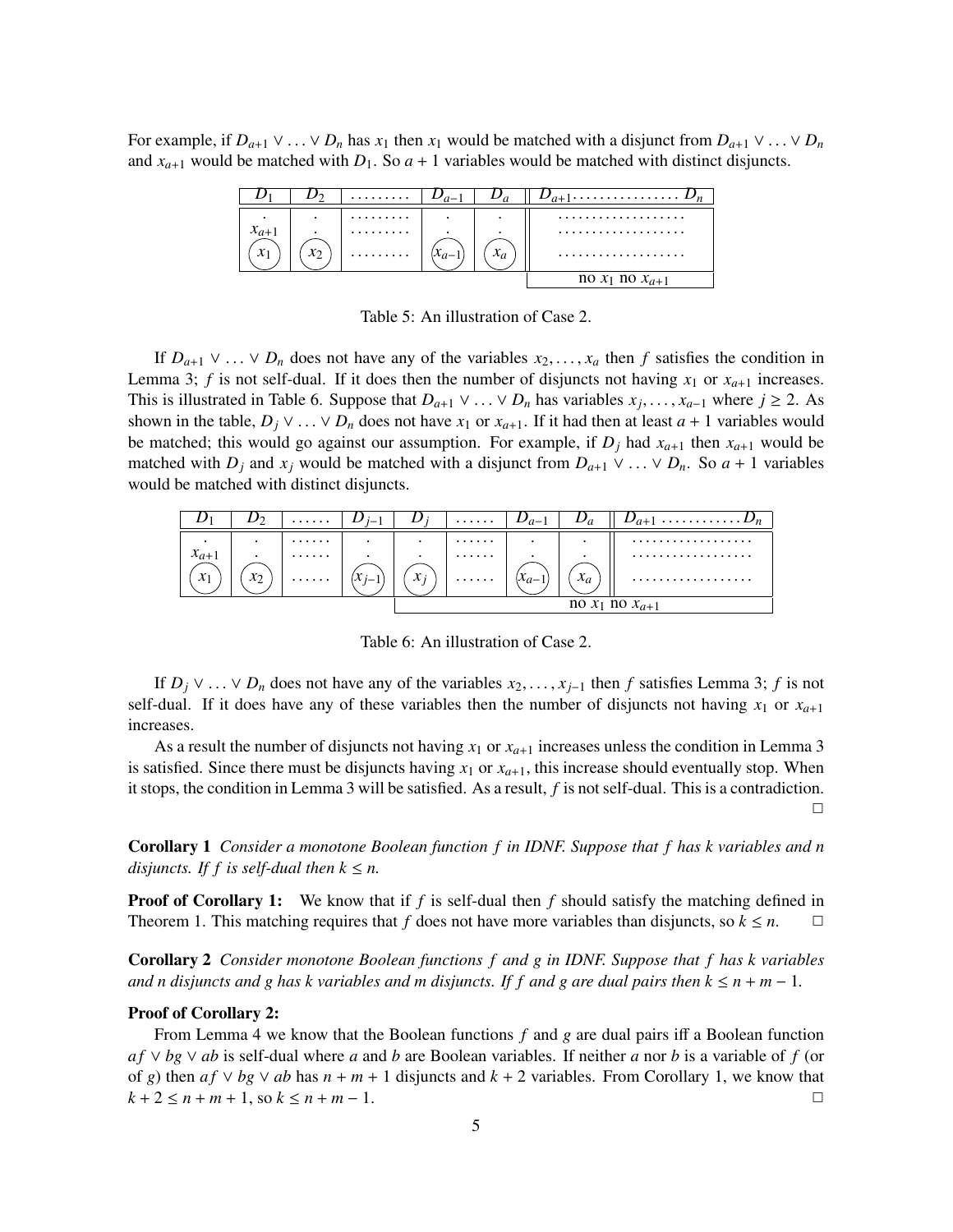### 3. The self-duality problem

In this section we propose an algorithm to test whether a monotone Boolean function in IDNF with *n* variables and *n* disjuncts is self-dual. The runtime of the algorithm is  $O(n^4)$ .

### *3.1. Preliminaries*

Theorem 2 *(Altun and Riedel, 2010, 2011) Consider a disjunct Di of a monotone self-dual Boolean function f in IDNF. For any variable x of D<sub>i</sub> there exists at least one disjunct D<sub>i</sub> of f such that*  $SD_i \cap$ *SD<sub>j</sub>* = {*x*}*.* 

Before proving the theorem we elucidate it with an example.

Example 3 *Consider a monotone self-dual Boolean function function in IDNF*

 $f = x_1 x_2 x_3 \vee x_1 x_3 x_4 \vee x_1 x_5 x_6 \vee x_2 x_3 x_6 \vee x_2 x_4 x_5 \vee x_3 x_4 x_6 \vee x_3 x_5.$ 

*The function has seven disjuncts*  $D_1 = x_1 x_2 x_3$ ,  $D_2 = x_1 x_3 x_4$ ,  $D_3 = x_1 x_5 x_6$ ,  $D_4 = x_2 x_3 x_6$ ,  $D_5 = x_1 x_5 x_6$  $x_2x_4x_5$ ,  $D_6 = x_3x_4x_6$ , and  $D_7 = x_3x_5$ . Consider the disjunct  $D_1 = x_1x_2x_3$ . Since  $SD_1 \cap SD_3 = \{x_1\}$ ,  $SD_1 \cap SD_5 = \{x_2\}$ , and  $SD_1 \cap SD_6 = \{x_3\}$ , the theorem holds for any variable of  $D_1$ . Consider the *disjunct*  $D_2 = x_1 x_3 x_4$ *. Since*  $S D_2 \cap S D_3 = \{x_1\}$ *,*  $S D_2 \cap S D_4 = \{x_3\}$ *<i>, and*  $S D_2 \cap S D_5 = \{x_4\}$ *, the theorem holds for any variable of D*<sub>2</sub>*.* 

**Proof of Theorem 2:** The proof is by contradiction. Suppose that there is no disjunct  $D_j$  of f such that  $SD_i \cap SD_j = \{x\}$ . From Lemma 1, we know that  $D_i$  has a non-empty intersection with every disjunct of *f*. If we extract *x* from  $D_i$  then a new disjunct  $D'_i$  should also have a non-empty intersection with every disjunct of *f*. This means that if we assign 1's to the all variables of  $D_i'$  then these assigned 1's make  $f = f^D = (1 + ...)(1 + ...)\dots(1 + ...)$  = 1. So *D'<sub>i</sub>* implies *f*; *D'<sub>i</sub>* is a disjunct of *f*. This disjunct covers  $D_i$ . However, in IDNF, all disjuncts including  $D_i$  are irredundant, not covered by another disjunct of  $f$ . So we have a contradiction  $\Box$ 

Lemma 5 *Consider a disjunct D of a monotone self-dual Boolean function f in IDNF. Consider all disjuncts*  $D_1, \ldots, D_v$  *of f such that*  $SD \cap SD_i = \{x\}$  *for every i* = 1,..., *y.* A Boolean function g =  $(D_{x=1})((D_1 \vee \ldots \vee D_y)_{x=1})^D$  *implies (i.e., is covered by) f.* 

Before proving the lemma we elucidate it with an example.

Example 4 *Consider a monotone self-dual Boolean function function in IDNF*

 $f = x_1 x_2 x_3 \vee x_1 x_3 x_4 \vee x_1 x_5 x_6 \vee x_2 x_3 x_6 \vee x_2 x_4 x_5 \vee x_3 x_4 x_6 \vee x_3 x_5.$ 

The function has seven disjuncts  $D_1 = x_1x_2x_3$ ,  $D_2 = x_1x_3x_4$ ,  $D_3 = x_1x_5x_6$ ,  $D_4 = x_2x_3x_6$ ,  $D_5 = x_2x_4x_5$ ,  $D_6 = x_3 x_4 x_6$ , and  $D_7 = x_3 x_5$ . Consider the disjunct  $D_1 = x_1 x_2 x_3$ . The disjunct  $D_3 = x_1 x_5 x_6$  is the *only disjunct that intersects*  $D_1$  *in*  $x_1$ *. Since*  $g = ((D_1)_{x_1=1})((D_3)_{x_1=1})^D = x_2x_3x_5 \vee x_2x_3x_6$  *implies* f, *the lemma holds for this case. The disjuncts*  $D_6 = x_3x_4x_6$  *and*  $D_7 = x_3x_5$  *are the only disjuncts that* intersect  $D_1$  in x<sub>3</sub>. Since  $g = ((D_1)_{x_3=1}) ((D_6 \vee D_7)_{x_1=1})^D = x_1 x_2 x_4 x_5 \vee x_1 x_2 x_5 x_6$  implies f, the lemma *holds for this case.*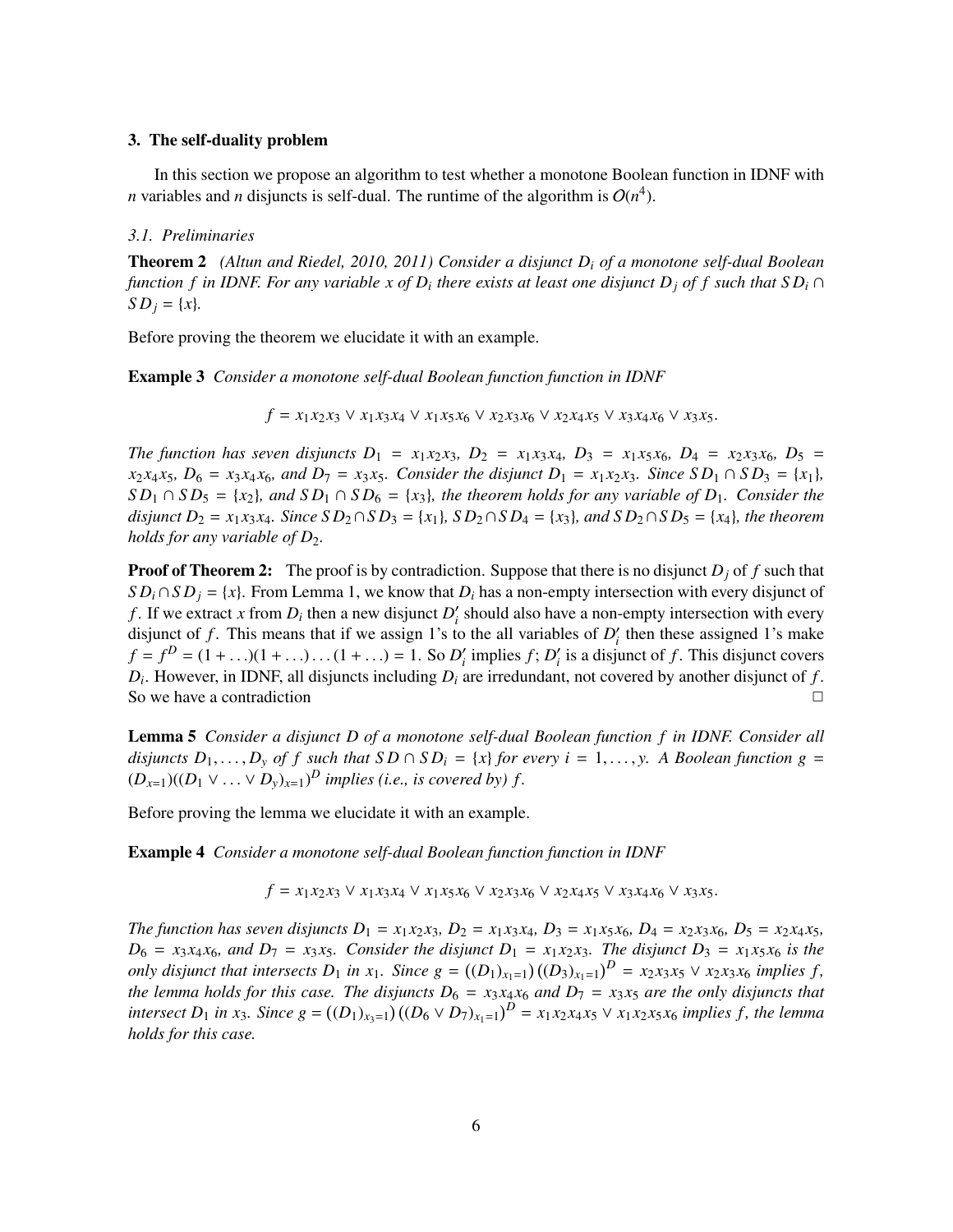**Proof of Lemma 5:** To prove the statement we check if  $g = 1$  always makes  $f = f^D = 1$  (by assigning 1's to the variables of *g*). Suppose that *f* has *n* disjuncts  $D_1, \ldots, D_y, D, D_{y+2}, \ldots, D_n$ . If  $g = 1$  then both  $(D_{x=1}) = 1$  and  $((D_1 \vee \ldots \vee D_y)_{x=1})^D = 1$ . From Lemma 1, we know that if  $(D_{x=1}) = 1$  then every disjunct of  $D_{y+2}, \ldots \vee, D_n$  has at least one assigned 1. From the definition of duality, we know that if  $((D_1 \vee \ldots \vee D_y)_{x=1})^D = 1$  then every disjunct of  $D_1, \ldots, D_y$  has at least one assigned 1. As a result, every disjunct of *f* has at least one assigned 1 making  $f = f^D = (1 + ...)...(1 + ...) = 1.$ 

Lemma 6 *Consider a monotone self-dual Boolean function f in IDNF with k variables. A set of b variables of f has a non-empty intersection with at least*  $b + 1$  *disjunct sets of f where*  $b < k$ *.* 

Before proving the lemma we elucidate it with an example.

Example 5 *Consider a monotone self-dual Boolean function function in IDNF*

$$
f = x_1 x_2 x_3 x_4 \vee x_1 x_5 \vee x_1 x_6 \vee x_2 x_5 x_6 \vee x_3 x_5 x_6 \vee x_4 x_5 x_6.
$$

The function has six disjuncts  $D_1 = x_1x_2x_3x_4$ ,  $D_2 = x_1x_5$ ,  $D_3 = x_1x_6$ ,  $D_4 = x_2x_5x_6$ ,  $D_5 = x_3x_5x_6$ , and  $D_6 = x_4x_5x_6$ . Consider a set of two variables  $\{x_2, x_3\}$ ;  $b = 2$ . Since it has a non-empty intersection with *three disjunct sets S D*1*, SD*4*, and S D*5*, the lemma holds for this case. Consider a set of one variable*  ${x_1}$ *; b* = 1*. Since has a non-empty intersection with three disjunct sets S D<sub>1</sub>, S D<sub>2</sub>, and S D<sub>3</sub>, the lemma holds for this case.*

**Proof of Lemma 6:** The proof is by contradiction. From Theorem 1, we know that each of the *k* variables should be matched with a distinct disjunct, so a set of *b* variables of *f* should have a nonempty intersection with at least *b* disjunct sets of *f* . Suppose that a set of *b* variables of *f* has a non-empty intersection with exactly *b* disjunct sets of *f* . Lemma 3 identifies this condition and it tells us that *f* is not self-dual. This is a contradiction.  $\Box$ 

Theorem 3 *Consider a monotone self-dual Boolean function f in IDNF with k variables. If every variable of f occurs at least three times then a set of b variables of f has a non-empty intersection with at least b* + 2 *disjunct sets of f where b* <  $k - 1$ *.* 

Proof of Theorem 3: The proof is by induction on *b*.

# The base case:  $b = 1$ .

Since a variable of *f* occurs three times, a set of one variable should have a non-empty intersection with at least three disjunct sets of *f* .

The inductive step: Assume that the theorem holds for  $b \le m$  where  $m \ge 2$ . We show that it also holds for  $b = m + 1$ .

Consider a set of  $m+1$  variables  $S = \{x_1, \ldots, x_{m+1}\}\)$ . Consider a disjunct *D* of *f* such that  $S D \cap S =$  ${x_1, \ldots, x_c}$ . From Theorem 2, we know that there is at least one disjunct that intersects *D* in  $x_i$  for every  $i = 1, \ldots, c$ . We consider two cases.

For the cases we suppose that *f* does not have a disjunct set intersecting *S* in one variable; if it does then the theorem holds for *S* (by using the inductive assumption). Also we suppose that *f* does not have a disjunct set that is a subset of *S* ; if it does then it is obvious that the theorem holds for *S* .

**Case 1:** There is only one disjunct that intersects *D* in  $x_i$  for every  $i = 1, \ldots, c$ .

Suppose that  $D_i$  is the only disjunct that intersects  $D$  in  $x_i$  for every  $i = 1, \ldots, c$ . Consider a variable set  $SD_{x_1-x_c}$  of  $((D_1)_{x_1=1} \vee ... \vee (D_c)_{x_c=1})$ ;  $SD_{x_1-x_c}$  includes all variables of  $((D_1)_{x_1=1} \vee ... \vee (D_c)_{x_c=1})$ . From Lemma 5, we know that  $((D)_{x_i=1})((D_i)_{x_i=1})^D$  implies f for every  $i = 1, \ldots, c$ . This means that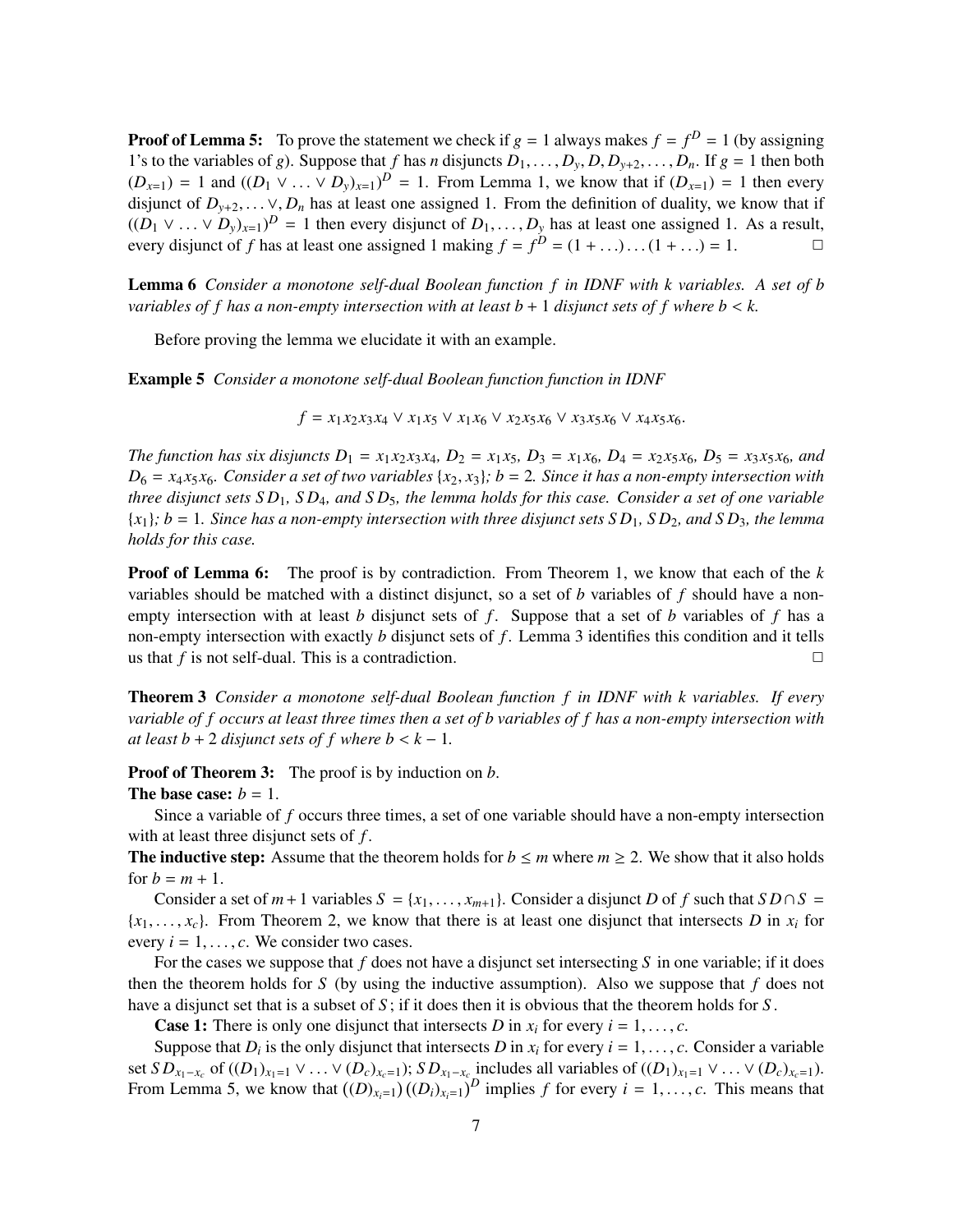*f* should have at least  $|SD_{x_1-x_c} \cap S|$  disjuncts such that each of them has one distinct variable from  $SD_{x_1-x_c} \cap S = \{x_{c+1}, x_{c+2}, \ldots, x_{m+1}\}\$  and none of them is covered by  $(D \vee D_1 \vee \ldots \vee D_c)$ .

If  $SD_{x_1-x_c} \cap S = \{x_{c+1}, x_{c+2},..., x_{m+1}\}\$ then *f* has at least  $|SD_{x_1-x_c} \cap S| = m - c + 1$  disjunct sets such that each of them intersects  $\{x_{c+1}, x_{c+2}, \ldots, x_{m+1}\}$  in one variable. Therefore, including *SD*,  $SD_1$ ,  $SD_2$ , ..., and  $SD_c$ , *f* has at least  $m + 2$  disjunct sets such that each of them has a non-empty intersection with *S*. If *f* has exactly  $m + 2$  disjunct sets then each disjunct of *f* has a non-empty intersection with  $(x_{c+1}x_{c+2} \ldots x_{m+1})(D_{x_1=1,\ldots,x_c=1})$ . This means that *f* should have a disjunct that covers  $(x_{c+1}x_{c+2}...x_{m+1})(D_{x_1=1,\dots,x_c=1})$ . Since none of the  $m+2$  disjuncts covers  $(x_{c+1}x_{c+2}...x_{m+1})(D_{x_1=1,\dots,x_c=1})$ , *f* needs one more disjunct to cover  $(x_{c+1}x_{c+2} \ldots x_{m+1})(D_{x_1=1,\ldots,x_{c}=1})$  that has a non-empty intersection with *S*. This is a contradiction. As a result, f has at least  $m + 3$  disjunct sets such that each of them has a non-empty intersection with *S* ; the theorem holds for *S* .

If  $SD_{x_1-x_c} \cap S = \{x_{c+1}, x_{c+2}, \ldots, x_n\}$  where  $n < m+1$  then from our inductive assumption we know that the variable set  $\{x_{n+1}, x_{n+2}, \ldots, x_{m+1}\}$  intersects at least  $m - n + 3$  disjunct sets. As a result, *f* has at least  $(c + 1) + |SD_{x_1-x_c} \cap S| = (n - c) + (m - n + 3) = m + 4$  disjunct sets such that each of them has a non-empty intersection with *S* . So the theorem holds for *S* .

**Case 2:** For at least one of the variables of  $x_1, \ldots, x_c$ , say  $x_c$ , there are at least two disjuncts such that each of them intersects  $D$  in  $x_c$ .

The proof has *c* steps. In each step, we consider all disjuncts of *f* such that each of them intersects *D* in  $x_i$  where  $1 \le i \le c$ . We first consider disjuncts  $D_1, \ldots, D_y$  such that each of them intersects *D* in  $x_1$ . Consider a variable set  $SD_{x_1}$  of  $(D_1 \vee ... \vee D_y)_{x_1=1}$ ;  $SD_{x_1}$  includes all variables of  $(D_1 \vee ... \vee D_y)_{x_1=1}$ . From Lemma 5, we know that  $(D_{x_1=1})((D_1 \vee \ldots \vee D_y)_{x_1=1})^D$  implies *f* . Therefore along with  $D_1 \vee \ldots \vee D_y$ , *f* should have disjuncts that cover  $(D_{x_1=1})((D_1 \vee \ldots \vee D_y)_{x_1=1})^D$ . This means that *f* includes a dual-pair of  $(D_1 \vee ... \vee D_y)_{x_1=1}$  and  $((D_1 \vee ... \vee D_y)_{x_1=1})^D$ . From Lemma 4 and Lemma 6, we know that  $S D_{x_1} \cap S$ requires at least  $|SD_{x_1} \cap S| + 1$  disjunct sets of f such that each of them has a non-empty intersection with *S* .

We apply the same method for  $x_2$ ,  $x_3$ , and  $x_{c-1}$ , respectively. Consider a variable set  $SD_{x_i}$  for every  $i = 2, \ldots, c - 1$ ;  $SD_{x_i}$  is obtained in the same way as  $SD_{x_1}$  was obtained in the first step. In each step if  $SD_{x_i} \cap S$  has new variables that are the variables not included in  $(SD_{x_1} \cup ... \cup SD_{x_{i-1}}) \cap S$ , then these new variables result in new disjuncts. From Lemma 4 and Lemma 6, we know that the number of new disjuncts is at least one more than the number of the new variables. Therefore before the last step, including *S D*, *f* has at least  $|(SD_{x_1} \cup ... \cup SD_{x_{c-1}}) \cap S| + (c-1) + 1$  disjunct sets (+1 is for *S D*) such that each of them has a non-empty intersection with *S* .

The last step corresponds to  $x_c$ . If  $|(SD_{x_1} \cup ... \cup SD_{x_{c-1}}) \cap S| = ((m + 1) - c)$  then  $SD_{x_c}$  does not have any new variables. Since there are at least two disjuncts such that each of them intersects *D* in  $x_c$ , f has at least  $(m + 1 - c) + (c) + (2) = m + 3$  disjunct sets such that each of them has a non-empty intersection with *S*. So the theorem holds for *S*. If  $|(SD_{x_1} \cup ... \cup SD_{x_{c-1}}) \cap S| = n$  where  $n < (m+1)-c$ then *S* has  $(m - n - c + 1)$  variables that are not included in  $((SD_{x_1} \cup ... \cup SD_{x_{c-1}}) \cup SD)$ . From our inductive assumption, we know that these  $(m - n - c + 1)$  variables results in at least  $(m - n - c + 1 + 2)$ new disjunct sets. As a result, *f* has at least  $(m + 1 - c) + (c) + (2) = m + 3$  disjunct sets such that each of them has a non-empty intersection with *S*. So the theorem holds for *S*.

Lemma 7 *Consider a monotone self-dual Boolean function f in IDNF with the same number of variables and disjuncts. If f has a variable occurring two times then f has at least two disjuncts of size two.*

**Proof of Lemma 7:** If a variable of f, say  $x_1$ , occurs two times then from Theorem 2, we know that two disjuncts that have  $x_1$  should intersect in  $x_1$ . Consider the disjuncts  $x_1 x_{a1} \ldots x_{an}$  and  $x_1 x_{b1} \ldots x_{bm}$  of *f*.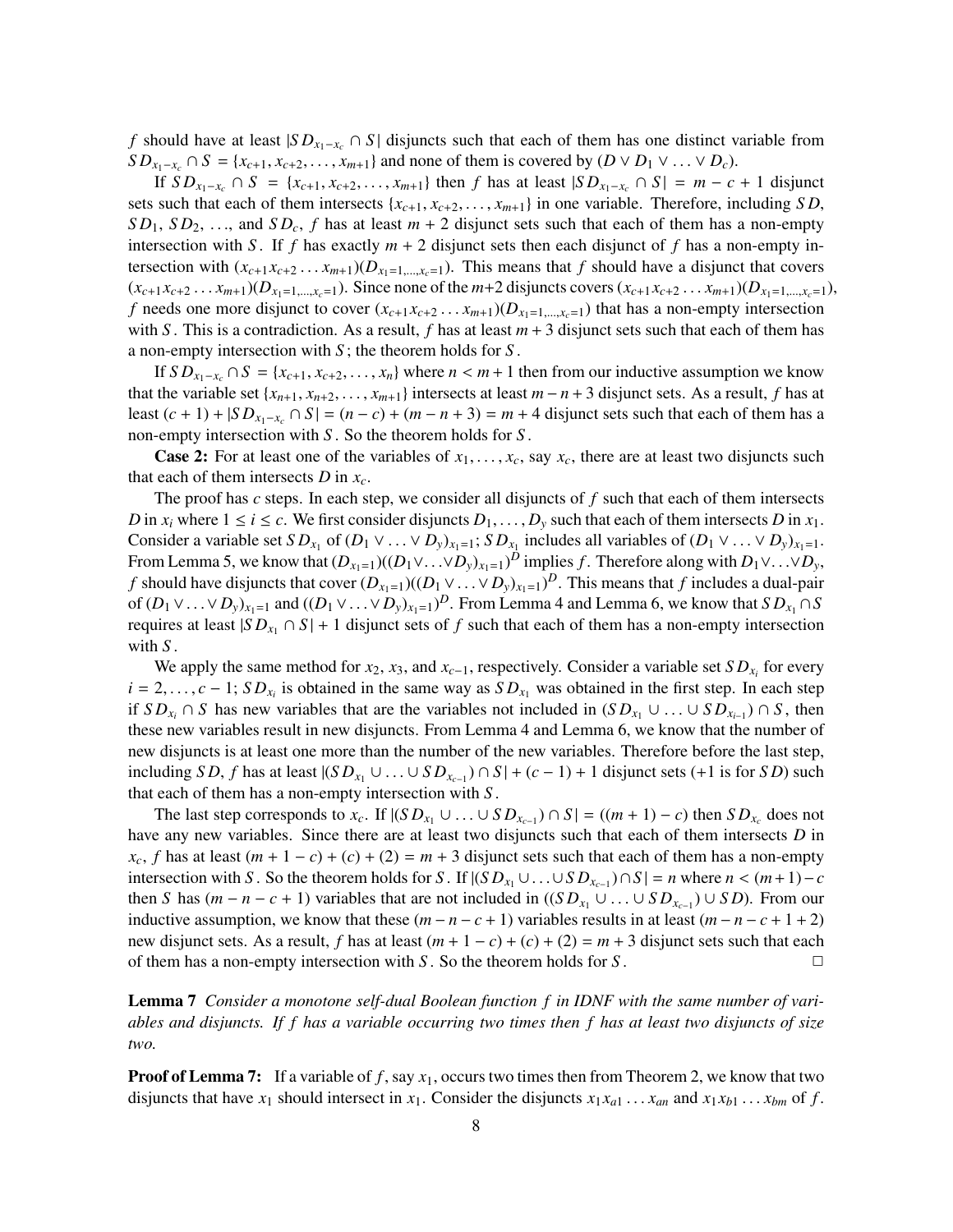From Lemma 5, we know that both  $g = (x_{a1} \dots x_{an})(x_{b1} \vee \dots \vee x_{bm})$  and  $h = (x_{b1} \dots x_{bm})(x_{a1} \vee \dots \vee x_{an})$ should be covered by f. Note that g and h have total of  $n + m$  disjuncts. These  $n + m$  disjuncts should be covered by at most  $n + m - 2$  disjuncts of f; otherwise Lemma 6 is violated. For example, if  $n + m$  disjuncts are covered by  $n + m - 1$  disjuncts of f then along with the disjuncts  $x_1 x_{a1} \ldots x_{an}$  and  $x_1 x_{b1} \ldots x_{bm}$  there are  $n + m + 1$  disjuncts having  $n + m + 1$  variables. This means that a set of the remaining variables, say *b* variables, has a non-empty intersection with at most *b* disjuncts of *f* , so Lemma 6 is violated.

Any disjunct of f with more than two variables can only cover one of the  $m + n$  disjuncts of  $g \vee h$ . Therefore to cover  $m + n$  disjuncts of  $g \vee h$  with  $m + n - 2$  disjuncts, *f* needs disjuncts of size two. Since a disjunct of size two can cover at most two of the  $m + n$  disjuncts of  $g \vee h$ ,  $f$  should have at least two disjuncts of size two. disjuncts of size two.

Lemma 8 *Consider a monotone self-dual Boolean function f in IDNF with the same number of variables and disjuncts. If each variable of f occurs at least three times then f is a unique Boolean function that represents the Fano plane.*

# Proof of Lemma 8: We consider two cases.

Case 1: A pair of disjuncts of *f* intersect in multiple variables.

We show that if a pair of disjuncts of *f* intersect in multiple variables then *f* is not self-dual. Consider two disjuncts  $D_1$  and  $D_2$  of  $f$  such that they intersect in multiple variables. Suppose that both  $D_1$  and  $D_2$  have variables  $x_1$  and  $x_2$ . This case is illustrated in Table 7. Note that  $x_3, x_4, \ldots, x_k$  are matched with *D*3, *D*4, ..., *Dk*, respectively. This is called *perfect matching*. Hall's theorem describes a necessary and sufficient condition for this matching: a subset of *b* variables of  $\{x_3, \ldots, x_k\}$  has a nonempty intersection with at least *b* disjunct sets from *S D*3,..., *S Dk*. From Theorem 3, we know that a set of *b* variables of *f* has a non-empty intersection with at least  $b + 2$  disjunct sets of *f*. This satisfies the necessary and sufficient condition for the perfect matching between  $x_3, \ldots, x_k$  and  $D_3, \ldots, D_k$ .

We find an assignment of 0's and 1's to the variables of *f* such that every disjunct of *f* has both a 0 and a 1. To make every disjunct of f have both 0 and 1, we first assign 0 to  $x_1$  and 1 to  $x_2$ . Then we assign a 0 or a 1 to each of the variables  $x_3, \ldots, x_k$  step by step. In each step, if a disjunct has a previously assigned 1 then we assign 0 to its matched (circled) variable; if a disjunct has a previously assigned 0 then we assign 1 to its matched (circled) variable. After these steps, if every disjunct of *f* has both a 0 and a 1 then we have proved that  $f$  is not self-dual. If there remain disjuncts, these disjuncts should not have any previously assigned variables. Lemma 3 identifies this condition and it tells us that *f* is not self-dual.



Table 7: An illustration of Case 1.

Case 2: Every pair of disjuncts of *f* intersect in one variable.

Suppose that a variable of *f*, say  $x_1$ , occurs three times. Consider disjuncts  $D_1 = x_1 x_{a1} \dots x_{an}$ ,  $D_2 = x_1 x_{b1} \dots x_{bm}$ , and  $D_3 = x_1 x_{c1} \dots x_{c l}$  of *f* where  $n \le m \le l$ . From Lemma 5, we know that *f* should cover  $(x_{a1} \ldots x_{an})(x_{b1} \vee \ldots \vee x_{bm})(x_{c1} \vee \ldots \vee x_{c1})$  where  $n \leq m \leq l$ . This means that *f* should cover  $m \cdot l$  disjuncts. These disjuncts are covered by at least  $m \cdot l$  disjuncts of  $f$ ; otherwise the intersection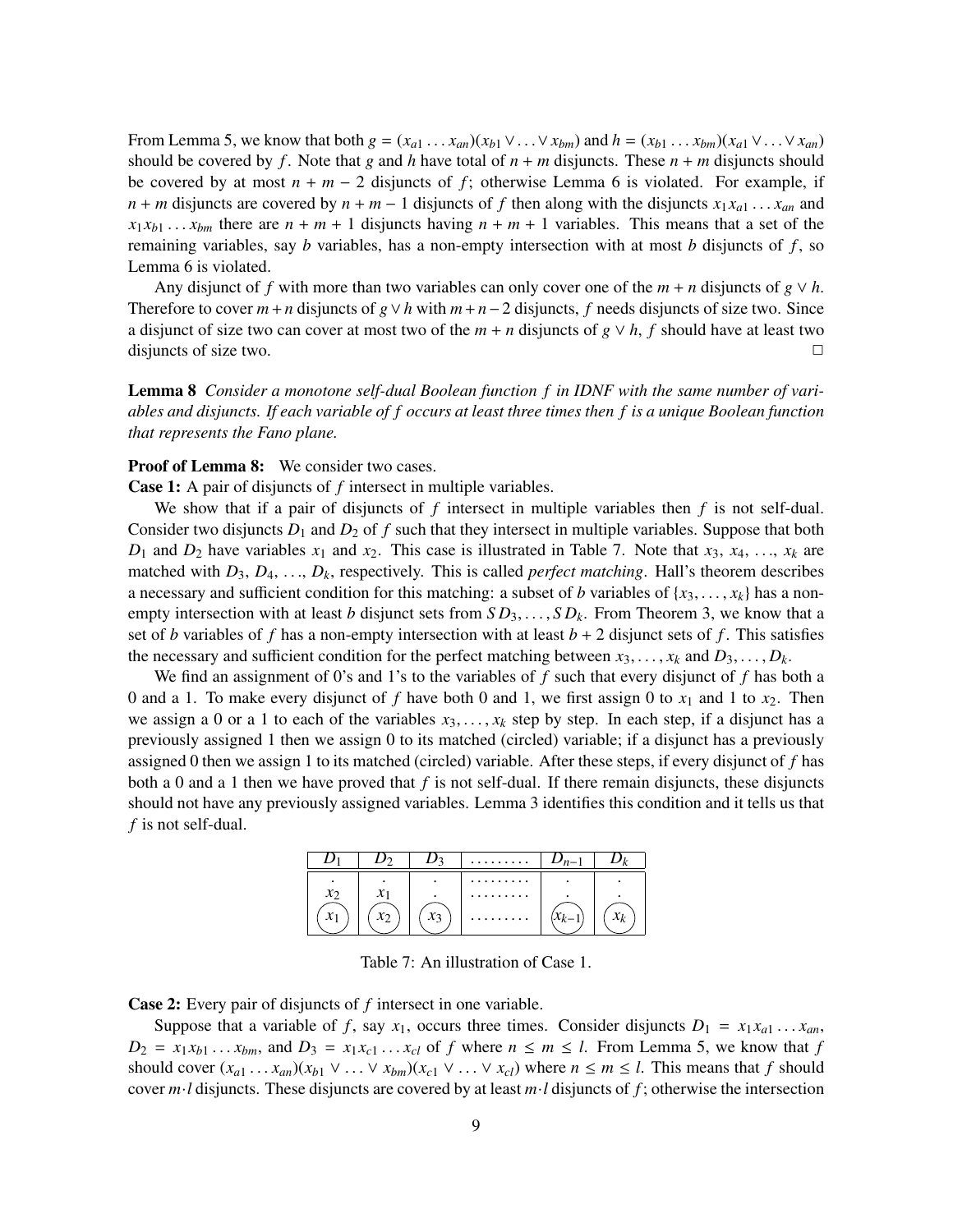property does not hold for *f*. Along with  $D_1$ ,  $D_2$ , and  $D_3$ , *f* has  $m \cdot l + 3$  disjuncts having  $m + n + l + 1$ variables. From Lemma 1, we know that  $m \cdot l + 3 \le m + n + l + 1$ . The only solution of this inequality is that  $n = 2$ ,  $m = 2$ , and  $l = 2$ . This results in a self-dual Boolean function representing the Fano plane, e.g.,  $f = x_1x_2x_3 \vee x_1x_4x_5 \vee x_1x_6x_7 \vee x_2x_4x_6 \vee x_2x_5x_7 \vee x_3x_4x_7 \vee x_3x_5x_6$ .

If a variable of *f* occurs more than three times then the value on left hand side of the inequality  $m \cdot l + 3 \le m + n + l$  increases more than that on the right hand side does, so there is no solution.

**Lemma 9** *A Boolean function f is self-dual iff*  $f_{x_a=x_b}$ ,  $f_{x_a=x_c}$ , and  $f_{x_b=x_c}$  are all self-dual Boolean func*tions where*  $x_a$ *,*  $x_b$ *, and*  $x_c$  *are any three variables of f.* 

**Proof of Lemma 9:** From the definition of duality, f is self-dual iff each assignment of 0's and 1's to the variables of *f*, corresponding to a row of the truth table, satisfies  $f(x_1, x_2, \ldots, x_k) = \overline{f}(\overline{x}_1, \overline{x}_2, \ldots, \overline{x}_k)$ . Any dependency between variables of *f* only eliminates some rows of *f*'s truth table. Therefore, if *f* is self-dual then  $f_{x_a=x_b}$ ,  $f_{x_a=x_c}$ , and  $f_{x_b=x_c}$  are all self-dual. For each row of *f*'s truth table either  $x_a = x_b$ or  $x_a = x_c$ , or  $x_b = x_c$ . Therefore, if  $f_{x_a=x_b}$ ,  $f_{x_a=x_c}$ , and  $f_{x_b=x_c}$  are all self-dual then *f* is self-dual.

#### *3.2. The Algorithm*

We present a four-step algorithm:

Input: A monotone Boolean function *f* in IDNF with *n* variables *n* disjuncts. Output: "YES" if *f* is self-dual; "NO" otherwise.

- 1. Check if *f* is a single variable Boolean function. If it is then return "YES".
- 2. Check if *f* represents the Fano plane. If it does then return "YES".
- 3. Check if the intersection property holds for *f* . If it does not then return "NO".
- 4. Check if *f* has two disjuncts of size two,  $x_a x_b$  and  $x_a x_c$  where  $x_a$ ,  $x_b$ , and  $x_c$  are variables of *f*. If it does not then return "NO"; otherwise obtain a new function  $f = f_{x_b=x_c}$  in IDNF. Repeat this step until *f* consists of a single variable; in this case, return "YES".

If *f* is self-dual then *f* should be in one of the following three categories: (1) *f* is a single variable Boolean function; (2) at least one variable of *f* occurs two times; (3) each variable of *f* occurs at least three times. From Theorem 2, we know that if *f* is self-dual and not in (1) then every variable of *f* should occur at least two times, so  $f$  should be in either  $(2)$  or  $(3)$ . Therefore these three categories cover all possible self-dual Boolean functions.

The first step of our algorithm checks if *f* is self-dual and in (1). The second step of our algorithm checks if *f* is self-dual and in (3). From Lemma 8, we know that if *f* is self-dual and in (3) then *f* is a unique Boolean function that represents the Fano plane. The third and fourth steps of our algorithm check if  $f$  is self-dual and in (2). From Lemma 1, we know that if  $f$  is self-dual then  $f$  should satisfy the intersection property. From Lemma 7, we know that if  $f$  is self-dual and in (2) then  $f$  should have at least two disjuncts of size two,  $x_a x_b$  and  $x_a x_c$ . From Lemma 9, we know that *f* is self-dual iff  $f_{x_a=x_b}$ ,  $f_{x_a=x_c}$ , and  $f_{x_b=x_c}$  are all self-dual. Since *f* satisfies the intersection property, both  $f_{x_a=x_b} = x_a$  and  $f_{x_a=x_c} = x_a$  are self-dual. This means that *f* is self-dual iff  $f_{x_b=x_c}$  is self-dual. Note that  $f_{x_b=x_c}$  in IDNF has  $n-1$  variables and  $n-1$  disjuncts. Since  $f_{x_b=x_c}$  satisfies the intersection property and does not represent the Fano plane, we just need to repeat step four to check if the function is self-dual. Note that to check if *f* is self-dual and in (2), we need to repeat step four at most *n* times.

The steps three and four of the algorithm run in  $O(n^4)$  and  $O(n^3)$  time, respectively. Therefore the run time of the algorithm is that of the step three  $O(n^4)$ .